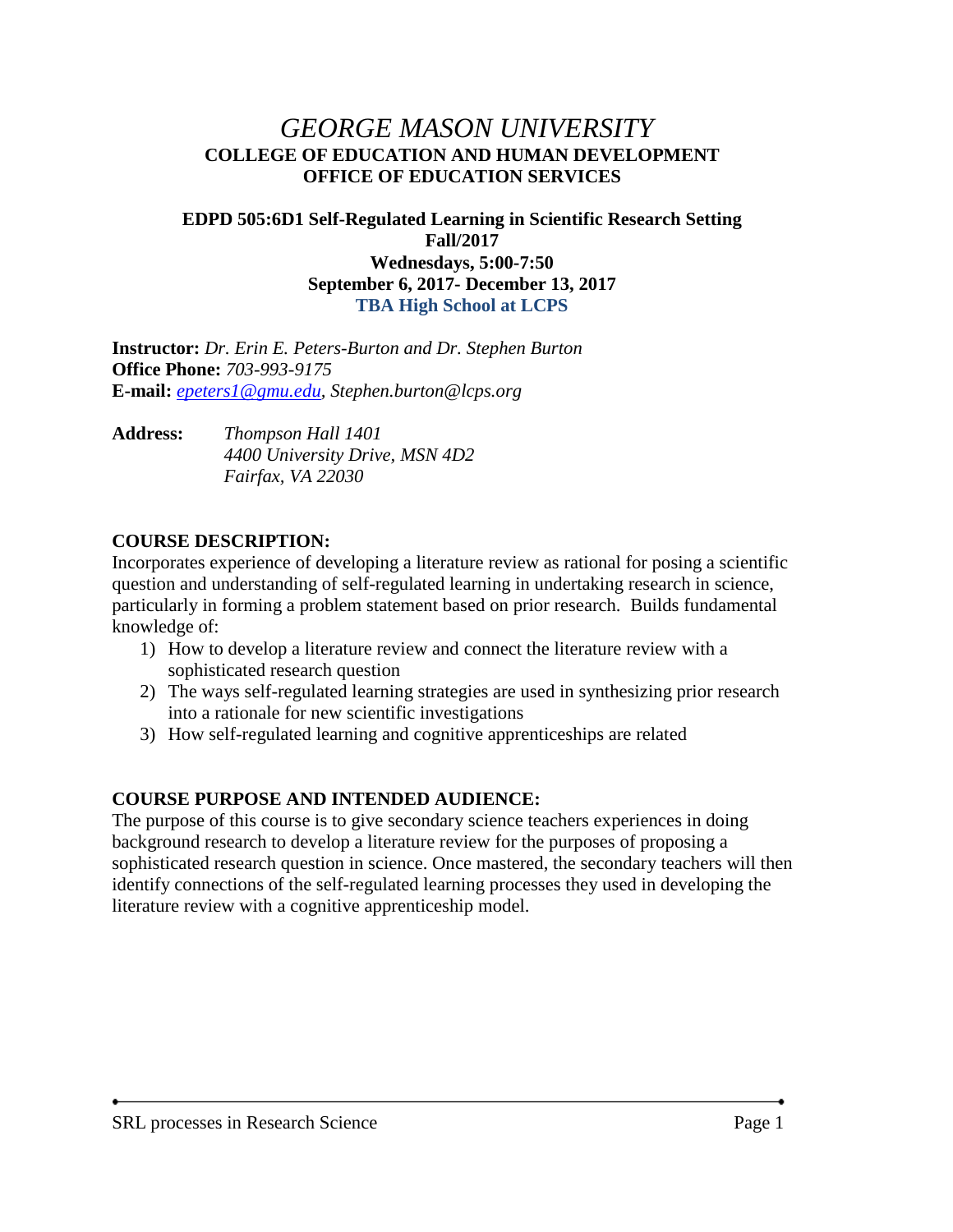### **COURSE FORMAT:**

The course format can be segmented into four types of activities:

- conducting research for developing a literature review
- in-depth analysis of processes required for developing problem statement from prior research
- analysis of self-regulated learning strategies for developing problem statement, literature, review and research question for a scientific investigation proposal
- comparison of processes involved in a cognitive apprenticeship, self-regulated learning, and scientific research

### **STUDENT OUTCOMES:**

The goal of this course is to provide secondary teachers with the knowledge and skills necessary to conduct scientific research to compose a sophisticated research question and identify the conceptual framework of self-regulated learning and cognitive apprenticeships. To that end, the course objectives are to:

- experience approaches used to connect the literature review with a sophisticated research question
- identify self-regulated learning strategies and cognitive apprenticeship strategies used solve a particular task associated with research question development
- produce a sophisticated research question with supporting argumentation and a reflection of how the self-regulated learning was helpful in accomplishing the task

# **PROFESSIONAL STANDARDS :**

National Board for Professional Teaching Standard, Core Proposition 2 INTASC Standards 1-10 NSTA Standards: Research, Safety, Inquiry

### **REQUIRED/SUPPLEMENTAL/RECOMMENDED TEXTS AND/OR READINGS:**

Required Texts: Articles used for each personalized investigation proposal

Supplemental Readings:

- Peters-Burton, E. E. (2015). Outcomes of a self-regulatory curriculum model: Network analysis of middle school students' views of nature of science. *Science & Education, 24,* 855-885*.* DOI: 10.1007/s11191-015-9769-3
- Peters, E.E. (2012). Developing content knowledge in students through explicit teaching of the nature of science: Influences of goal setting and self-monitoring. *Science & Education*, *21*(6)*,* 881-898. doi 10.1007/s11191-009-9219-1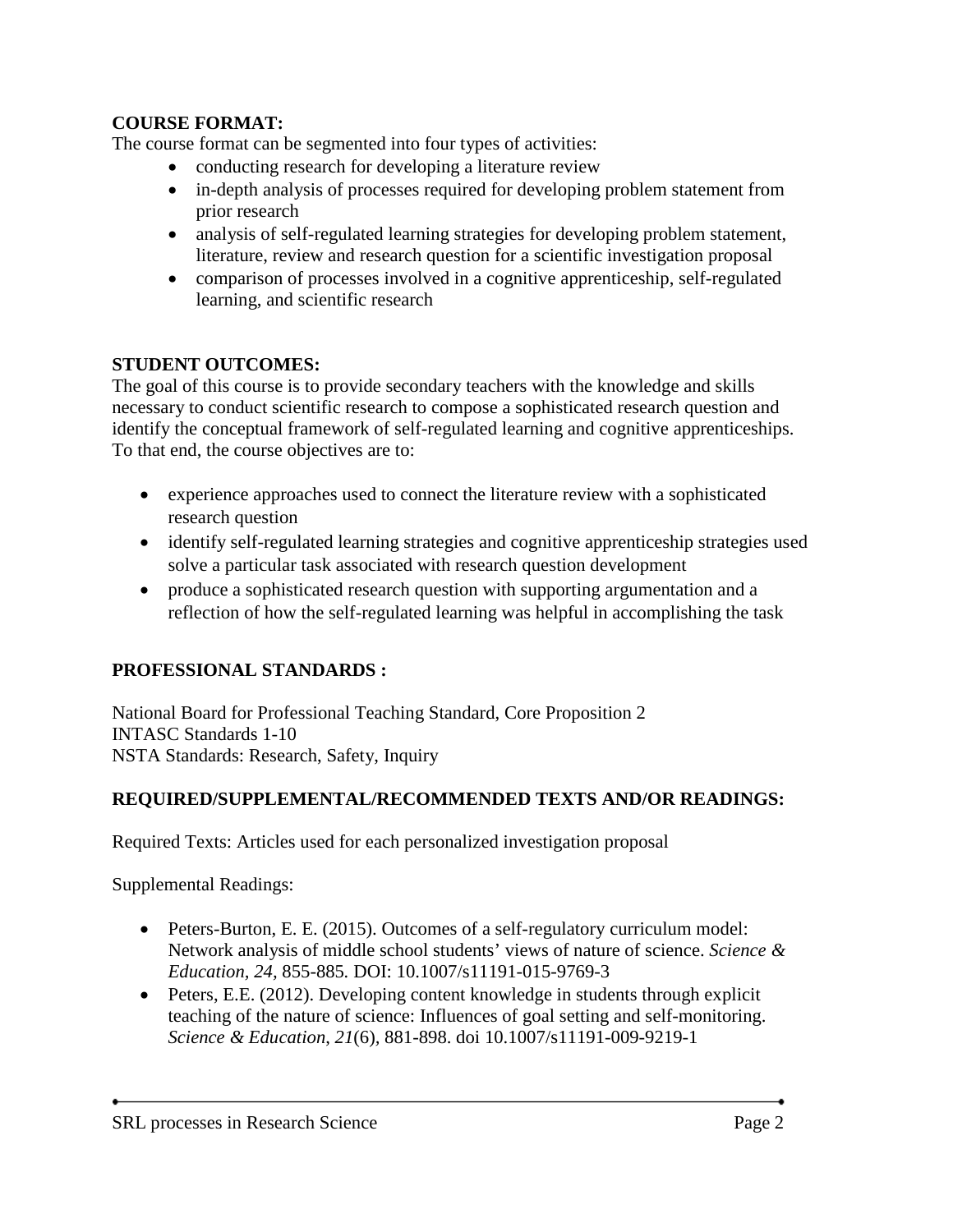- Peters-Burton, E. E. (2013). Self-regulated learning as a method to develop scientific thinking. In I. M. Saleh and M. S. Khine (Eds.), *Approaches and Strategies in Next Generation Science Learning* (pp. 1-26). Hershey, PA: IGI Global.
- Peters-Burton, E. E**.,** Merz, S. A., Ramirez, E. M., & Saroughi, M. (2015). The effect of cognitive apprenticeship-based professional development on teacher self-efficacy of science teaching, motivation, knowledge calibration, and perceptions of inquiry teaching. *Journal of Science Teacher Education, 26*(6), 525-548*.*

Additional Resources:

- Will be provided electronically by the instructor on the course web site.
- Because this course is flexible to the needs of the teachers, other articles/handouts than the ones indicated on this syllabus may be distributed in class or posted on-line at the course website.
- It is expected that the readings assigned for the class will be completed before the class meeting.

#### **COURSE REQUIREMENTS, PERFORMANCE-BASED ASSESSMENTS, EVALUATION CRITERIA, AND GRADING SCALE:**

Due to the interactive nature of this course, attendance is required at all sessions. If an emergency situation occurs (e.g., accident, illness), please contact the instructor as soon as possible to discuss possible make-up work. Repeated absences will result in loss of course credit.

Course grades will be based equally on participation in class activities (discussions, labs, etc.) and two inquiry-based lesson plans (with iterative feedback from the instructor and peers) that participants present on the last days of class. See the assignment rubrics for more information.

# **GRADING SCALE:**

 $A = 93-100\%$  $A = 90-92%$  $B+ = 88-89%$  $B = 80-87%$  $C = 70-79%$  $F =$ Below 70%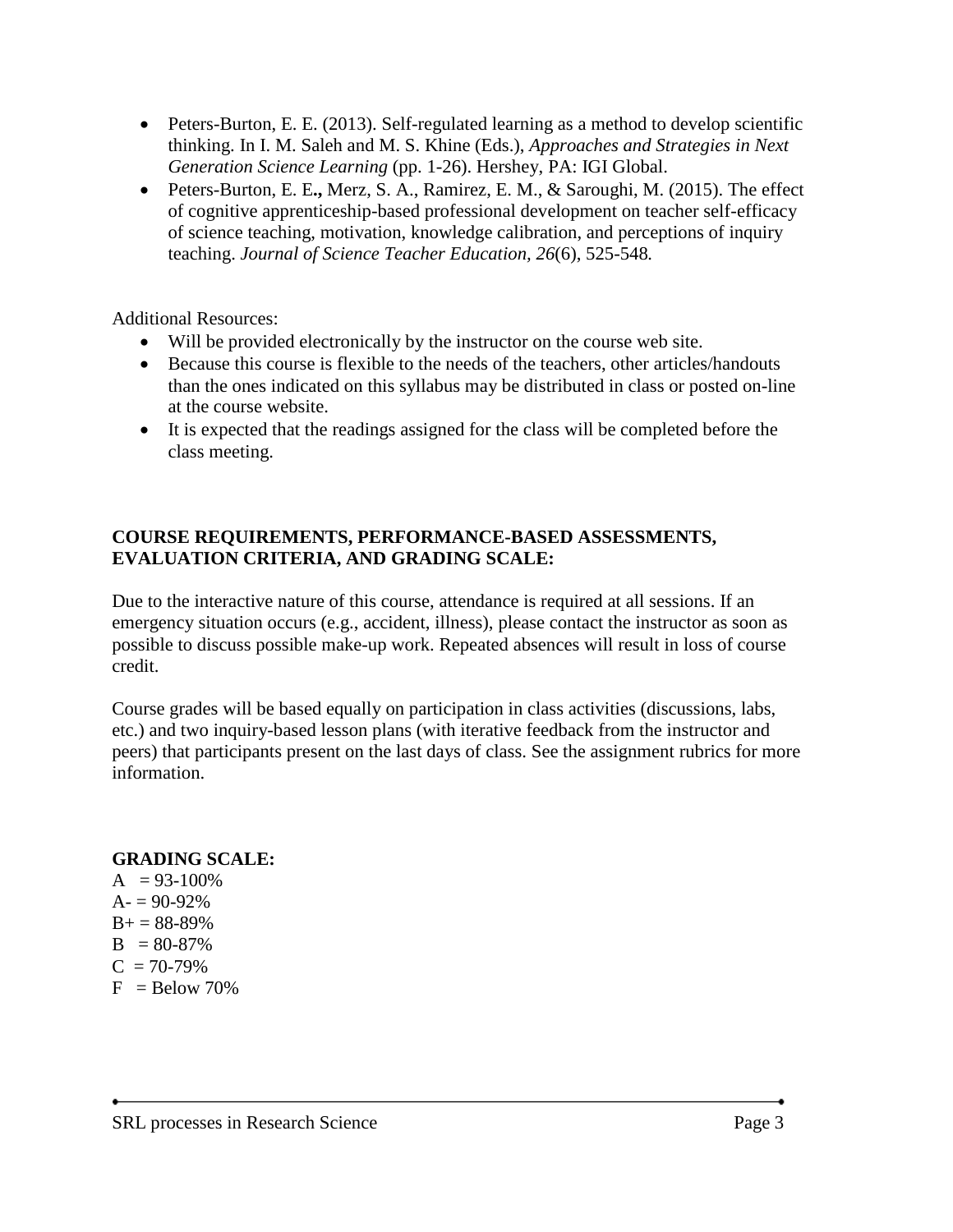### **COLLEGE OF EDUCATION AND HUMAN DEVELOPMENT STATEMENT OF EXPECTATIONS:**

The Graduate School of Education (GSE) expects that all students abide by the following:

Students are expected to exhibit professional behavior and dispositions. See gse.gmu.edu for a listing of these dispositions.

Students must follow the guidelines of the University Honor Code. See [http://www.gmu.edu/catalog/apolicies/#TOC\\_H12](http://www.gmu.edu/catalog/apolicies/%23TOC_H12) for the full honor code.

Students must agree to abide by the university policy for Responsible Use of Computing. See [http://mail.gmu.edu](http://mail.gmu.edu/) and click on Responsible Use of Computing at the bottom of the screen.

Students with disabilities who seek accommodations in a course must be registered with the GMU Disability Resource Center (DRC) and inform the instructor, in writing, at the beginning of the semester. See [www.gmu.edu/student/drc](http://www.gmu.edu/student/drc) or call 703-993-2474 to access the DRC.

| <b>Date</b>                                | <b>Topic/Learning Experiences</b>                                                                                                                                                 | <b>Readings/Assignments</b>                                                               |  |
|--------------------------------------------|-----------------------------------------------------------------------------------------------------------------------------------------------------------------------------------|-------------------------------------------------------------------------------------------|--|
| September 6                                | Syllabus<br>Purposes of conducting a<br>literature review                                                                                                                         | Forethought Form<br>$\bullet$<br><b>SRL</b> inventory<br>Literature review<br>experiences |  |
| <b>September 13</b><br><b>September 20</b> | Theories of SRL<br>$\bullet$<br>How are you a self-regulated<br>learner?<br>How are your students self-<br>regulated learners?                                                    | Readings on website<br>Journal reflection                                                 |  |
|                                            | Cognitive apprenticeships<br>$\bullet$<br>In what ways do you do<br>cognitive apprenticeships?<br>How can you improve the<br>cognitive apprenticeship<br>processes in your class? | Readings on website<br>Journal reflection                                                 |  |
| September 27                               | Identifying a topic<br>٠<br>Finding articles and resources<br>$\bullet$<br>Evaluating reliable resources<br><b>Ensuring saturation</b>                                            | SRL microanalysis form<br>Readings on website<br>Journal reflection                       |  |

# **PROPOSED CLASS SCHEDULE:**

#### **Class sessions, readings and assignments may change according to the needs of the class**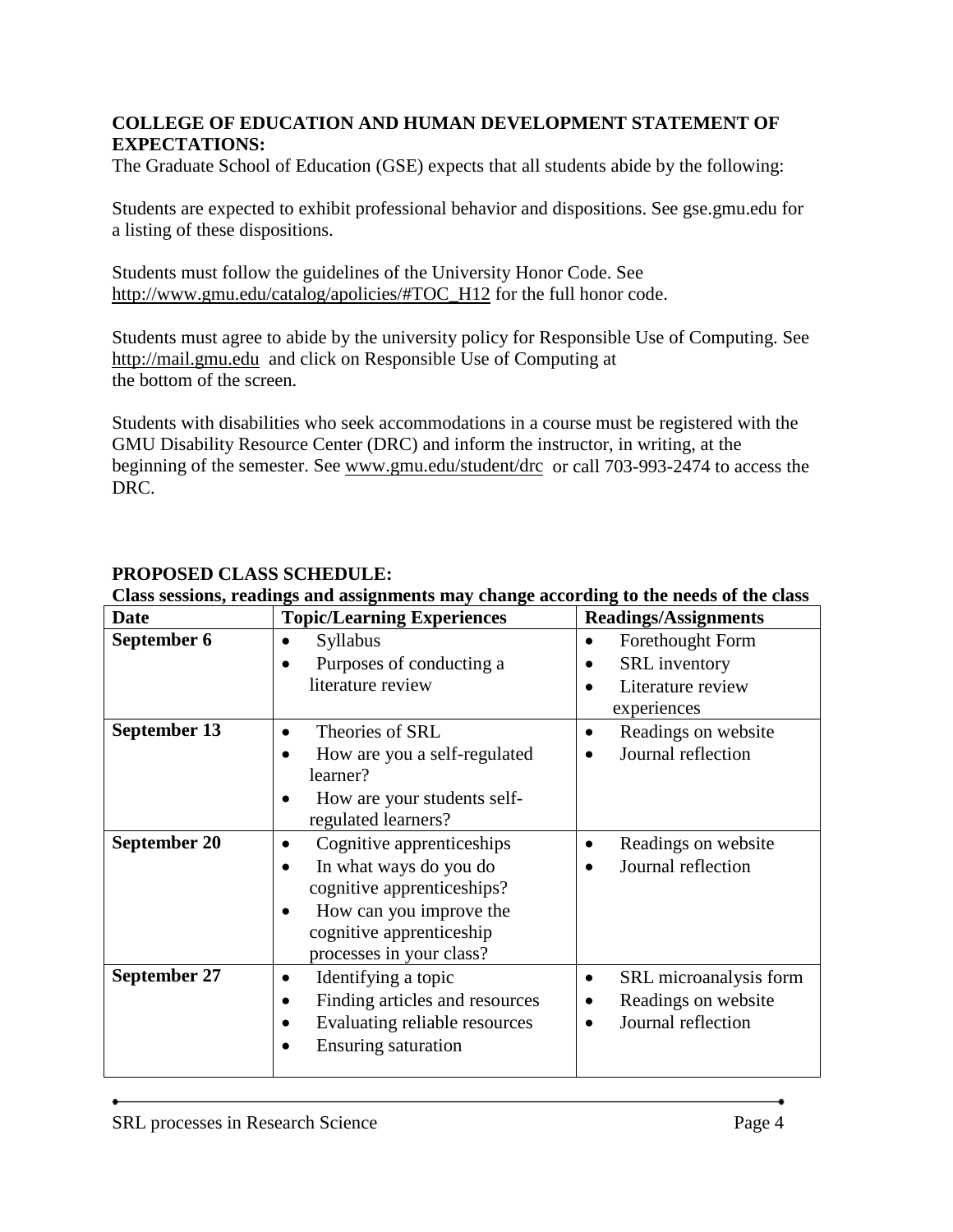| October 4<br>October 11 | Self-regulated learning strategies<br>$\bullet$<br>and cognitive apprenticeship<br>strategies for<br>o Identifying a topic<br>Finding articles and<br>O<br>resources<br>Evaluating reliable<br>O<br>resources<br><b>Ensuring saturation</b><br>O<br>Analyzing the literature<br>$\bullet$<br>o Overview | Readings on website<br>$\bullet$<br>Journal reflection<br>٠<br>Compile SRL strategies<br>$\bullet$<br>in toolbox<br>SRL microanalysis form<br>$\bullet$ |  |
|-------------------------|---------------------------------------------------------------------------------------------------------------------------------------------------------------------------------------------------------------------------------------------------------------------------------------------------------|---------------------------------------------------------------------------------------------------------------------------------------------------------|--|
|                         | Grouping<br>O<br>o Organizing groups                                                                                                                                                                                                                                                                    | Readings on website<br>Journal reflection                                                                                                               |  |
| October 18              | SRL and cognitive<br>$\bullet$<br>apprenticeship strategies for<br>analyzing the literature<br>o Overview<br>Grouping<br>O<br>Organizing groups<br>O                                                                                                                                                    | Readings on website<br>Journal reflection<br>Compile SRL strategies<br>$\bullet$<br>in toolbox                                                          |  |
| October 25              | Summarizing literature<br>$\bullet$<br>Table<br>$\circ$<br>Concept maps<br>O                                                                                                                                                                                                                            | SRL microanalysis form<br>$\bullet$<br>Readings on website<br>$\bullet$<br>Journal reflection                                                           |  |
| <b>November 1</b>       | SRL and cognitive<br>$\bullet$<br>apprenticeship strategies for<br>summarizing literature<br>Table<br>O<br>Concept maps<br>O                                                                                                                                                                            | Readings on website<br>$\bullet$<br>Journal reflection<br>$\bullet$<br>Compile SRL strategies<br>in toolbox                                             |  |
| <b>November 8</b>       | Writing the literature review<br>$\bullet$<br>Table<br>O<br>Concept maps<br>O                                                                                                                                                                                                                           | SRL microanalysis form<br>$\bullet$<br>Readings on website<br>Journal reflection                                                                        |  |
| November 15             | Writing the literature review<br>Table<br>$\circ$<br>Concept maps<br>O                                                                                                                                                                                                                                  | SRL microanalysis form<br>$\bullet$<br>Readings on website<br>Journal reflection                                                                        |  |
| <b>November 22</b>      | <b>Thanksgiving Break</b>                                                                                                                                                                                                                                                                               |                                                                                                                                                         |  |

٠

 $\bullet$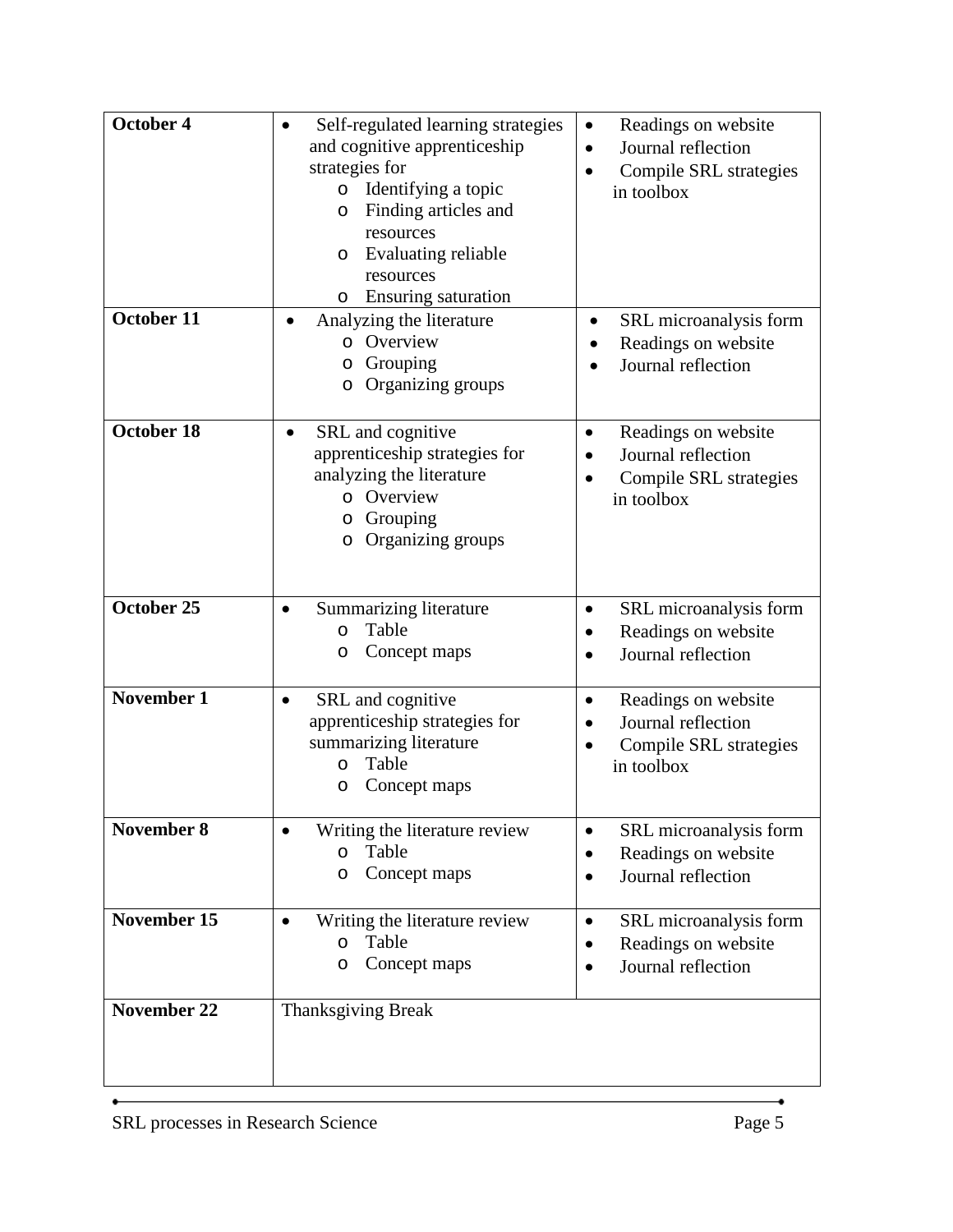| <b>November 29</b> | SRL strategies and cognitive<br>$\bullet$<br>apprentice strategies for writing<br>the literature review<br>Table<br>Concept maps | Readings on website<br>$\bullet$<br>Journal reflection<br>Compile SRL strategies<br>in toolbox |
|--------------------|----------------------------------------------------------------------------------------------------------------------------------|------------------------------------------------------------------------------------------------|
| December 6         | Developing a coherent essay<br>٠                                                                                                 | SRL microanalysis form<br>Readings on website<br>Journal reflection                            |
| December 13        | SRL strategies and cognitive<br>apprenticeship strategies for<br>developing a coherent essay                                     | Readings on website<br>Journal reflection<br>Compile SRL strategies<br>in toolbox              |

ė